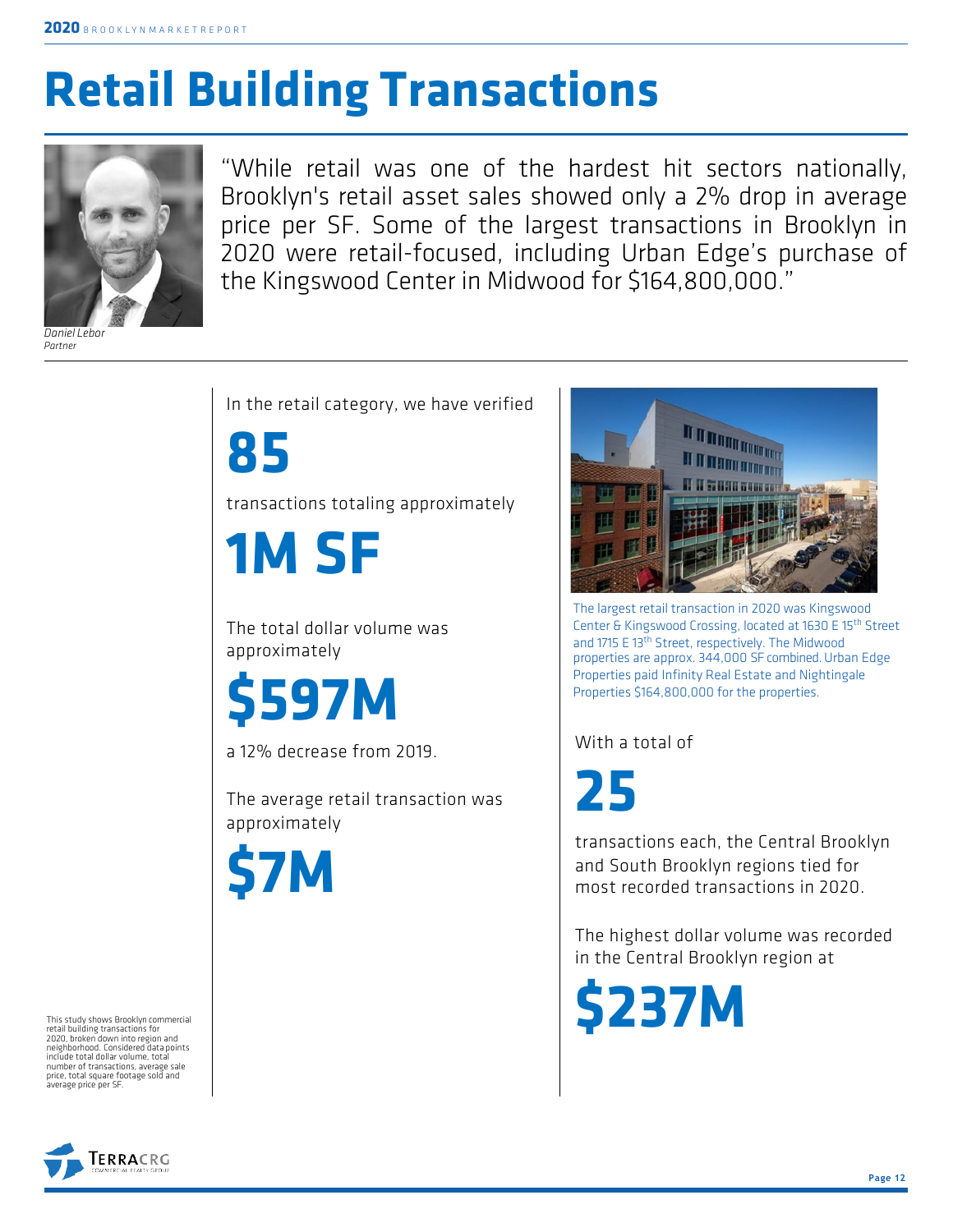**2020** <sup>B</sup> <sup>R</sup> <sup>O</sup> <sup>O</sup> <sup>K</sup> <sup>L</sup> <sup>Y</sup> <sup>N</sup> <sup>M</sup> <sup>A</sup> <sup>R</sup> <sup>K</sup> <sup>E</sup> <sup>T</sup> <sup>R</sup> <sup>E</sup> <sup>P</sup> <sup>O</sup> <sup>R</sup> <sup>T</sup>

| Retail                  |                      |                     |         |             |                 |              |          |
|-------------------------|----------------------|---------------------|---------|-------------|-----------------|--------------|----------|
| Neighborhood            | <b>Dollar Volume</b> | <b>Transactions</b> |         | Avg. Price  | <b>Total SF</b> |              | Avg P/SF |
| Borough Park            | \$<br>44,130,000     | 10                  | \$      | 4,413,000   | 77,298          | \$           | 571      |
| East Flatbush           | \$<br>10,455,000     | 4                   | \$      | 2,613,750   | 39,774          | Ŝ.           | 263      |
| Flatbush                | \$<br>1,050,000      | 1                   | \$      | 1,050,000   | 3,700           | \$           | 284      |
| Flatlands               | \$<br>2,000,000      | 1                   | \$      | 2,000,000   | 5,284           | \$           | 379      |
| Kensington              | \$<br>4,225,000      | $\overline{2}$      | \$      | 2,112,500   | 7,441           | \$           | 568      |
| Lefferts Gardens        | \$<br>4,300,000      | 1                   | \$      | 4,300,000   | 6,240           | \$           | 689      |
| Midwood                 | \$<br>171,135,500    | 6                   | \$      | 28,522,583  | 361,543         | \$           | 473      |
| <b>Central</b>          | \$<br>237, 295, 500  | 25                  | \$      | 9,491,820   | 501,280         | \$           | 473      |
| Brownsville             | \$<br>315,000        | 1                   | \$      | 315,000     | 2,000           | $\zeta$      | 158      |
| Canarsie                | \$<br>7,382,500      | 3                   | \$      | 2,460,833   | 10,834          | \$           | 681      |
| <b>Cypress Hills</b>    | \$<br>1,100,000      | 1                   | \$      | 1,100,000   | 1,800           | \$           | 611      |
| <b>East</b>             | \$<br>8,797,500      | 5                   | \$      | 1,759,500   | 14,634          | \$           | 601      |
| Brooklyn Heights        | \$<br>4,000,000      | 1                   | \$      | 4,000,000   | 6,375           | $\zeta$      | 627      |
| Cobble Hill             | \$<br>5,550,300      | 1                   | \$      | 5,550,300   | 8,637           | \$           | 643      |
| Downtown                | \$<br>6,680,125      | $\overline{2}$      | \$      | 3,340,063   | 9,706           | \$           | 688      |
| Fort Greene             | \$<br>3,707,000      | $\overline{2}$      | \$      | 1,853,500   | 4,528           | \$           | 819      |
| Park Slope              | \$<br>3,750,000      | 1                   | \$      | 3,750,000   | 6,366           | \$           | 589      |
| Prospect Heights        | \$<br>1,350,000      | 1                   | \$      | 1,350,000   | 1,643           | \$           | 822      |
| <b>Greater Downtown</b> | \$<br>25,037,425     | 8                   | \$      | 3,129,678   | 37,255 \$       |              | 672      |
| Williamsburg            | \$<br>145,000,000    | 1                   | \$      | 145,000,000 | 104,010         | $\mathsf{S}$ | 1,394    |
| <b>North</b>            | \$<br>145,000,000    | 1                   | \$      | 145,000,000 | 104,010         | \$           | 1,394    |
| Bedford Stuyvesant      | \$<br>4,740,000      | $2^{\circ}$         | \$      | 2,370,000   | 5,694           | $\zeta$      | 832      |
| <b>Bushwick</b>         | \$<br>740,000        | 1                   | \$      | 740,000     | 2,427           | \$           | 305      |
| Crown Heights           | \$<br>525,000        | 1                   | \$      | 525,000     | 1,584           | $\zeta$      | 331      |
| Crown Heights South     | \$<br>1,100,000      | 1                   | \$      | 1,100,000   | $2,772$ \$      |              | 397      |
| <b>North-Central</b>    | \$<br>7,105,000      | 5                   | \$      | 1,421,000   | 12,477          | \$           | 569      |
| <b>Brighton Beach</b>   | \$<br>14,680,000     | 4                   | \$      | 3,670,000   | 23,273          | \$           | 631      |
| Coney Island            | \$<br>20,327,500     | 1                   | $\zeta$ | 20,327,500  | 40,000          | $\zeta$      | 508      |
| Gerritsen Beach         | \$<br>1,325,000      | $\overline{2}$      | \$      | 662,500     | 2,916           | -\$          | 454      |
| Gravesend               | \$<br>18,198,200     | 6                   | \$      | 3,033,033   | $52,657$ \$     |              | 346      |
| Marine Park             | \$<br>12,767,106     | 6                   | \$      | 2,127,851   | 30,217          | \$           | 423      |
| Mill Basin              | \$<br>6,675,000      | 1                   | \$      | 6,675,000   | 14,879          | \$           | 449      |
| Sheepshead Bay          | \$<br>26,050,000     | 5                   | \$      | 5,210,000   | 56,618          | \$           | 460      |
| <b>South</b>            | \$<br>100,022,806    | 25 <sup>5</sup>     |         | 4,000,912   | 220,560 \$      |              | 453      |
| <b>Bath Beach</b>       | \$<br>4,890,000      | 4                   | \$      | 1,222,500   | 7,430 \$        |              | 658      |
| Bay Ridge               | \$<br>27,525,000     | 3                   | \$      | 9,175,000   | 72,836          | \$           | 378      |
| Bensonhurst             | \$<br>8,900,000      | $\overline{2}$      | \$      | 4,450,000   | 15,695 \$       |              | 567      |
| Dyker Heights           | \$<br>1,800,000      | 1                   | \$      | 1,800,000   | $8,000$ \$      |              | 225      |
| Fort Hamilton           | \$<br>15,225,000     | $\overline{2}$      | \$      | 7,612,500   | 17,500 \$       |              | 870      |
| Sunset Park             | \$<br>15,080,000     | 4                   | \$      | 3,770,000   | 17,920          | \$           | 842      |
|                         | \$                   |                     |         |             |                 |              |          |
| <b>West</b>             | 73,420,000           | 16                  | \$      | 4,588,750   | 139,381         | \$           | 527      |
| Neighborhood            | <b>Dollar Volume</b> | <b>Transactions</b> |         | Avg. Price  | <b>Total SF</b> |              | Avg P/SF |
| <b>Brooklyn Wide</b>    | \$<br>596,678,231    | $85 \;$ \$          |         | 7,019,744   | $1,029,597$ \$  |              | 580      |
| TERRACRG                |                      |                     |         |             |                 |              |          |